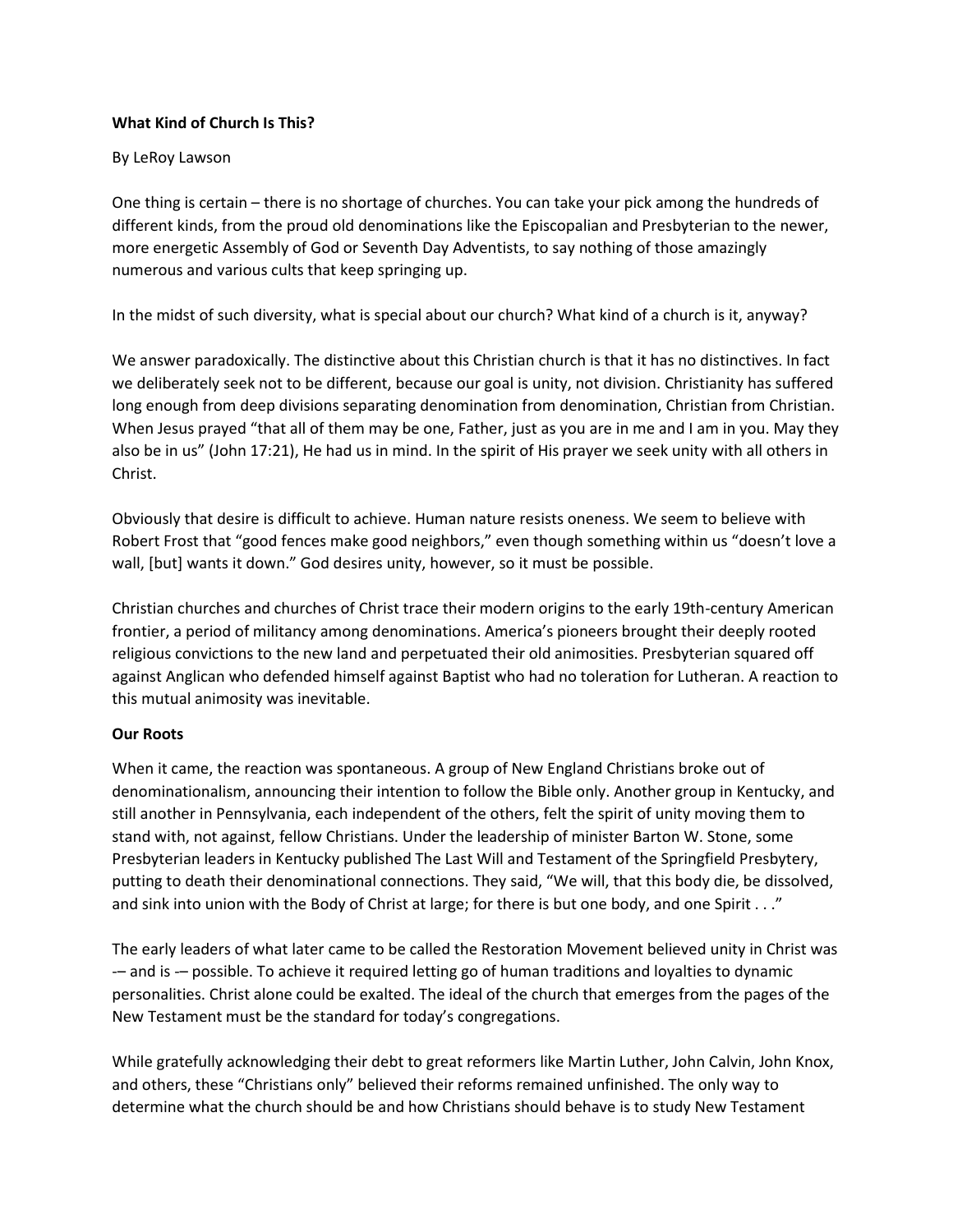documents in which the churches of Christ are presented in splendor –- and in shortcomings. While there is no single church that we should imitate, the ideal of the church as the body of Christ, the household of faith, the temple of the Holy Spirit, and the people of God is clearly pictured.

In a unity effort initially separated from the Stone movement, another Presbyterian minister, Thomas Campbell, published his now famous Declaration and Address in 1809. He had earlier migrated to Pennsylvania from his home in Ireland. While still there, he had grown restless with the strictures of his denomination, and the Old-Light Anti-Burgher Seceder Presbyterian Church, a splinter of a split of a division in the denomination.

When he found the divisions caused by local grievances in Scotland separating Presbyterians in America, he rebelled. He would not exclude nonmembers of his denomination from Communion in his church. He was expelled from his presbytery. It was really a question of who fired whom, for by this time Campbell could not carry out policies he deplored.

His son Alexander, meanwhile, had reached similar conclusions in his studies in Ireland and Scotland and, when father and son were reunited in America in 1809, each embraced the other's position. In time, the son surpassed the father as the leader of their unity movement.

In his *Declaration*, Thomas Campbell set forth principles that sound as modern as today to New Testament Christians:

- 1. That the church of Christ upon earth is essentially, intentionally, and constitutionally one; consisting of all those in every place that profess their faith in Christ and obedience to him in all things according to the Scriptures. . . .
- 2. That . . . there ought to be no schisms, no uncharitable divisions among [local congregations].
- 3. That . . . nothing ought to be inculcated upon Christians as articles of faith; nor required of them as terms of communion; but what is expressly taught and enjoined upon them, in the Word of God.
- 4. That . . . the New Testament is as perfect a constitution for the worship, discipline, and government of the New Testament church, and as perfect a rule of the particular duties of its members, as the Old Testament was for the worship, discipline, and government of the Old Testament church. . . .
- 5. That . . . [no] human authority [has] power to impose new commands or ordinances upon the church, which our Lord Jesus Christ has not enjoined.

There are more propositions, but these are enough to show Campbell's unusual good judgment. From his day until now, millions of others have decided they also wanted to be Christians only, without the complications of denomination.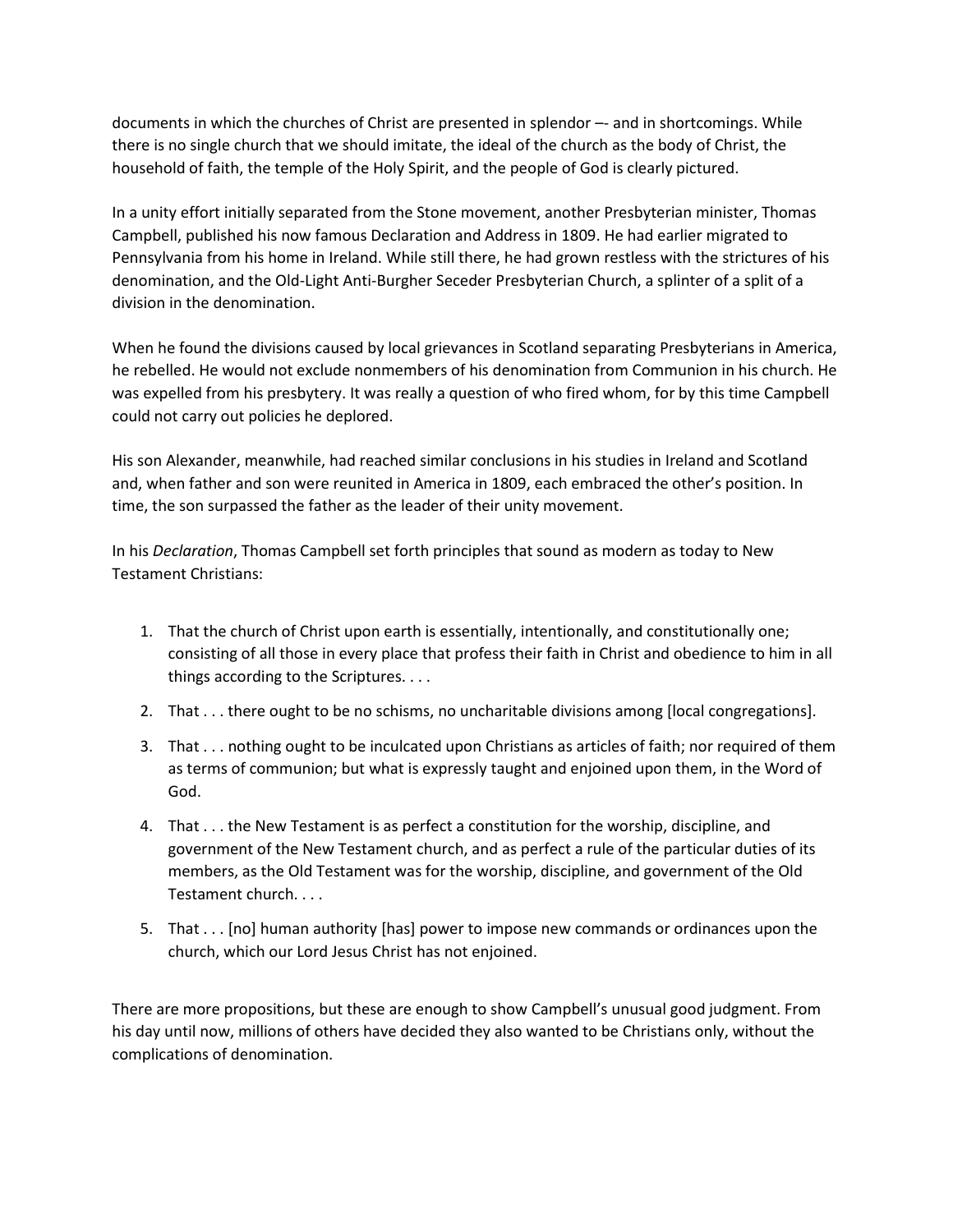## **Our Position**

How, then, shall we summarize what kind of church we are talking about? Perhaps the following terms will help.

#### 1. **A** *Christian* **church**

Our message is that "Jesus is the Christ, the Son of the living God." We require no other creed. He alone is Lord and Savior.

### 2. **A church of** *Christ*

The church belongs to Him. We have no authority to change the teachings, rewrite the rules, alter membership requirements, or usurp His place. The church is not a democracy.

#### 3. **A church seeking** *unity*

Like the Campbells and Stone, members of this church seek to be one in Christ with all others He calls His own.

#### 4. **A church seeking to** *restore*

As much as possible, we imitate the New Testament precedents. That is why our baptism is by immersion, our Communion is every Lord's Day, our leaders are called elders, our preaching is about Christ, and our prayers are in Christ's name. Even our church name is rooted in the earliest days, when disciples were called Christians and their congregations were often addressed as "churches of Christ."

#### 5. **An** *apostolic* **church**

The church, Ephesians 2:20 states, is "built on the foundation of the apostles and prophets, with Christ Jesus himself as the chief cornerstone." Whatever we know about Christ and the church we learned from Jesus' closest companions, the apostles.

#### 6. **A** *thinking* **church**

In the same Ephesian letter, Paul prays that God will give a "Spirit of wisdom and revelation, so that you may know him better. . . ." Christian faith demands the best our minds can give, so we are a studying church, seeking to apply biblical truth intelligently.

## 7. **A** *feeling* **church**

Ours is not a dryly intellectual approach to God, however. We rejoice and praise and pray and love and serve from the heart. We are unashamed of the gospel and not embarrassed to let our excitement be seen.

## 8. **A** *sharing* **church**

We share our faith and love with as many as we can reach and our possessions as persons who know that everything we have belongs to God to be used for His purposes.

# 9. **A** *free* **church**

We have no bishops or superintendents or national headquarters to determine local church policies. We elect our own leaders, call and support our own ministers, and decide where our mission money will go. We are not isolationists, though. Our congregations freely associate with one another to accomplish tasks too big for one church alone.